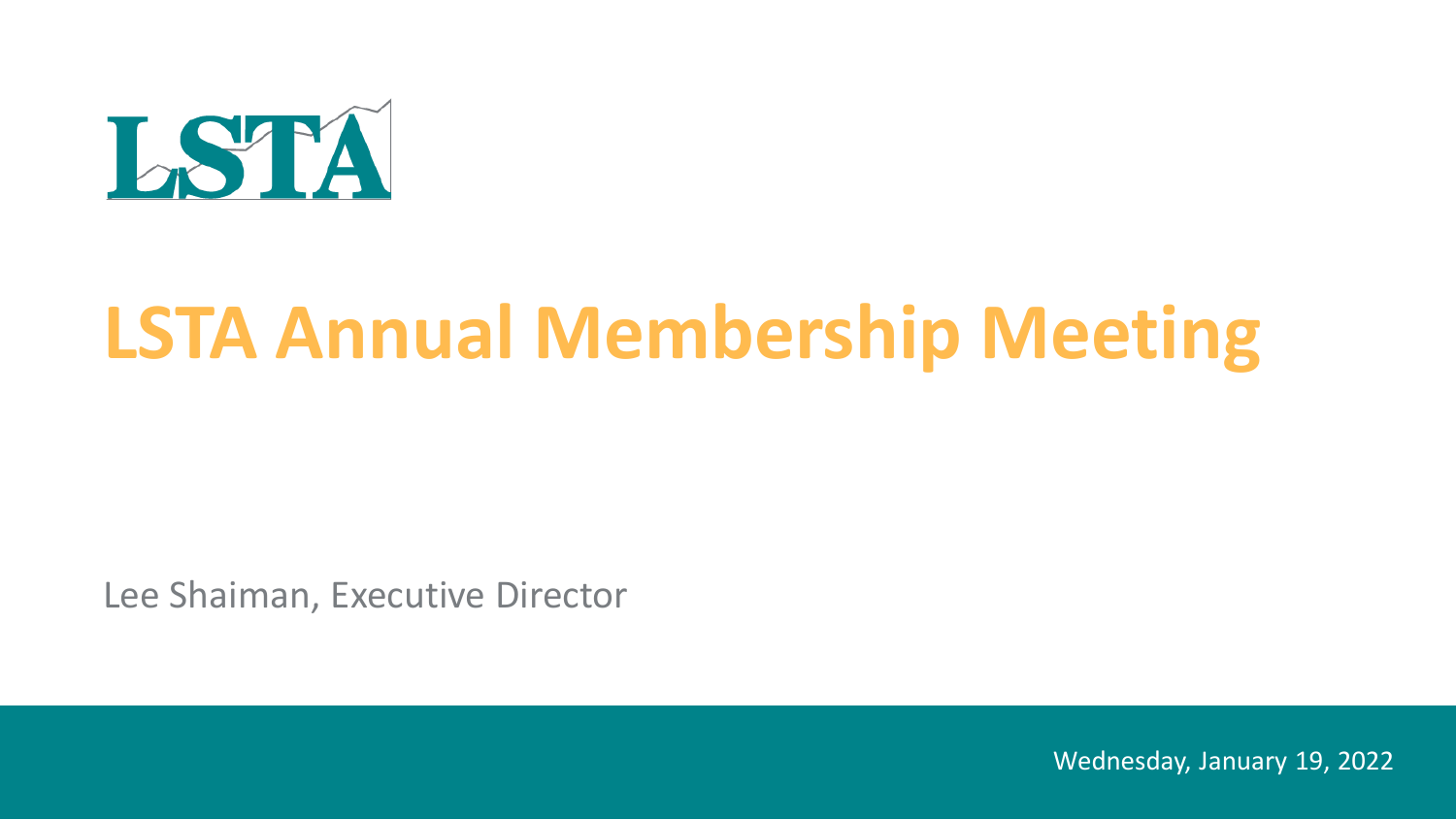## **LSTA Organizational Chart**



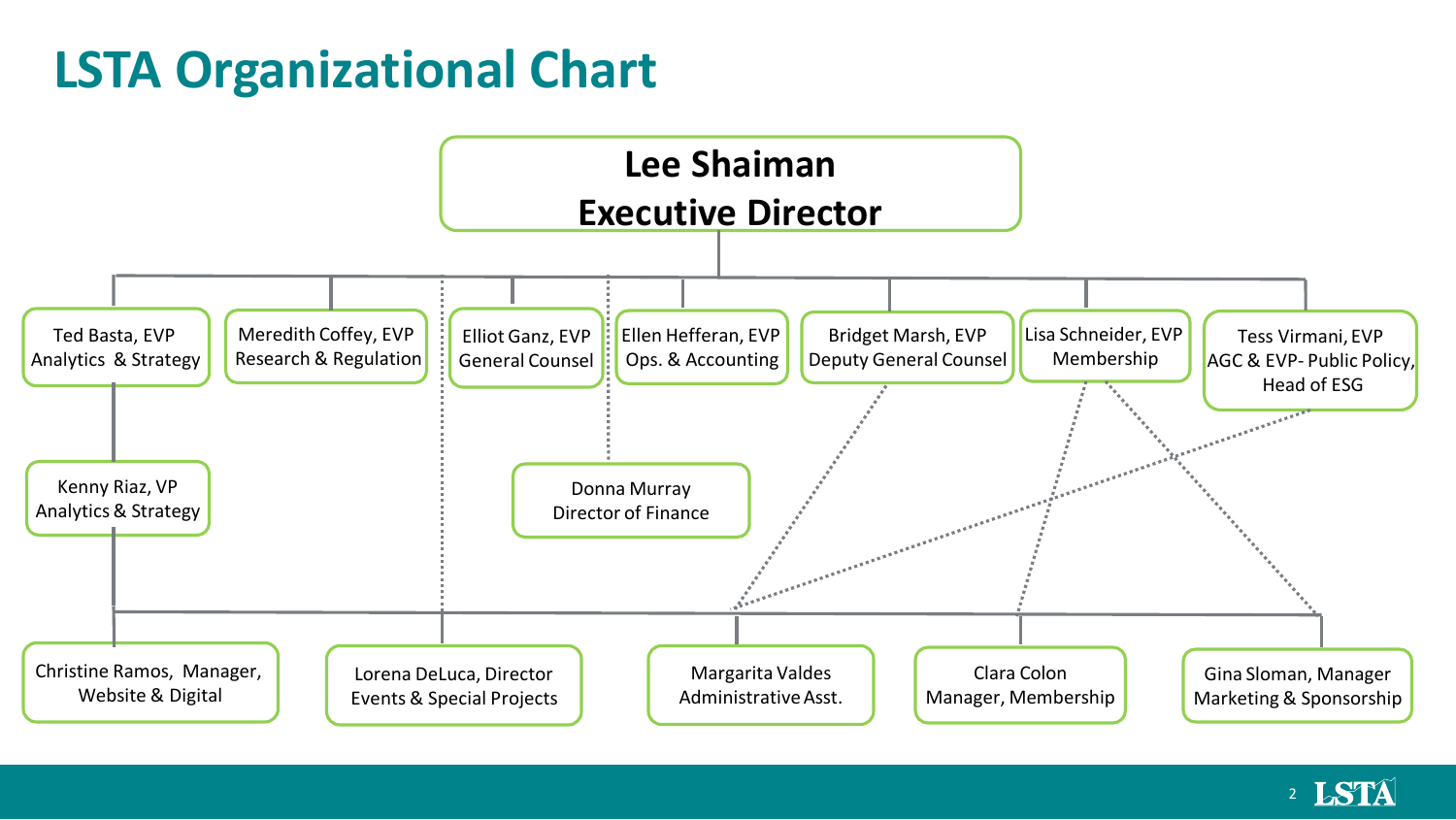#### **LSTA Publishes New Textbook!**



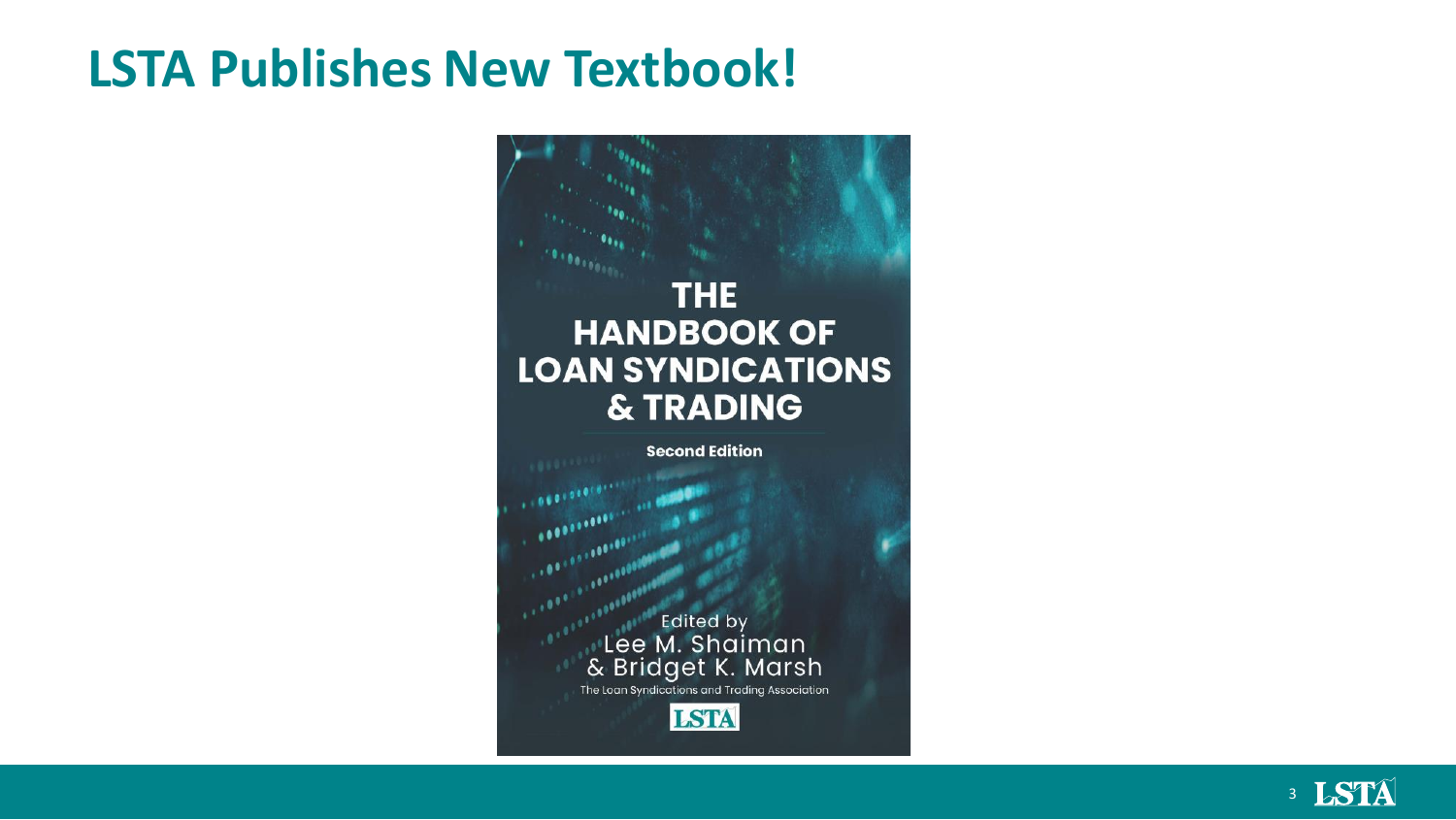#### **LIBOR Transition: Where We Are, Where We're Going**

#### • What happened to LIBOR?

- $\circ$  As of 12.31.21, USD LIBOR may no longer be used for new loan/CLO origination by banks
- o USD LIBOR can be used for *pre-existing loans/CLOs/other contracts only* until 6.30.2023
- What's replacing USD LIBOR?
	- $\circ$  In large part, SOFR the Secured Overnight Financing Rate a risk-free rate developed off overnight US Treasury repo transactions, though traditional banking products might also use a credit sensitive rate
- What do members need to do for new SOFR loan originations?
	- o Ensure your systems can handle SOFR and any form of CSA
	- $\circ$  Familiarize yourself with SOFR documentation through the LSTA's Library of SOFR Concept Documents
	- o Get a CME Term SOFR license
- What's next?
	- o Remediation of trillions of dollars of existing LIBOR loans and CLOs
- Where can you turn for LSTA help?
	- o See our LIBOR Q&A call page at [https://www.lsta.org/events/weekly-libor-qa-call/,](https://www.lsta.org/events/weekly-libor-qa-call/) join our upcoming SOFR implementation webcasts, read the Newsletter and speak with our experts (Meredith Coffey, Tess Virmani, Ellen Hefferan)

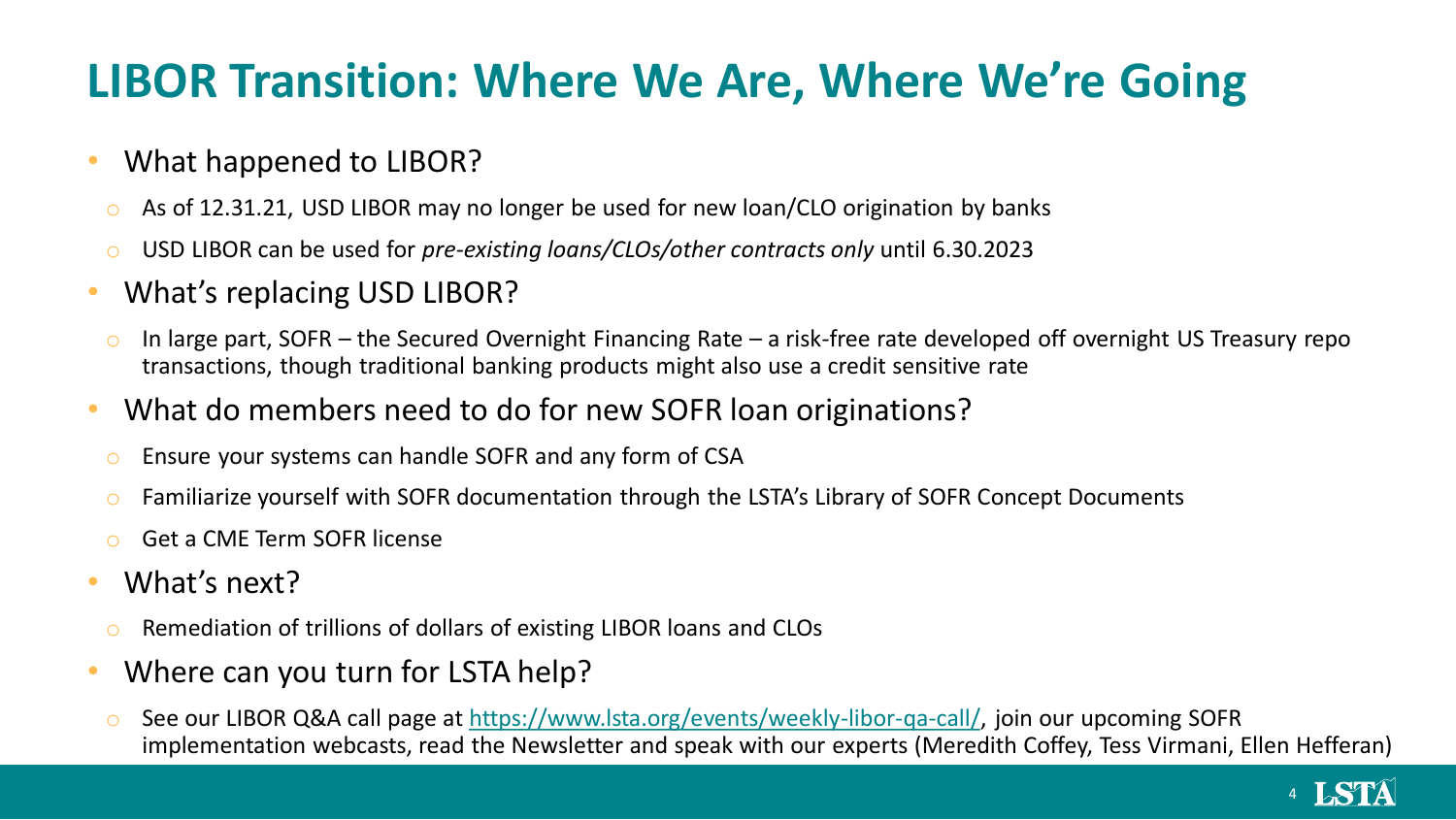## **2021 Financials**

| <b>Total Revenues</b>             | \$12,438,190 |
|-----------------------------------|--------------|
| <b>Total Expenses</b>             | \$10,207,625 |
| Increase in Net Assets            | \$2,230,565  |
| Total Assets $-1/1/2021$          | \$32,443,552 |
| Total Assets $-12/31/21$          | \$35,620,000 |
| Total Liabilities - 1/1/2021      | \$6,806,739  |
| Total Liabilities -12/31/21       | \$7,763,000  |
|                                   |              |
| *Number of Voting Members 1/19/22 | 246          |
| Increase since $1/19/21$          |              |

\*A Full List of voting members may be obtained by contacting the LSTA

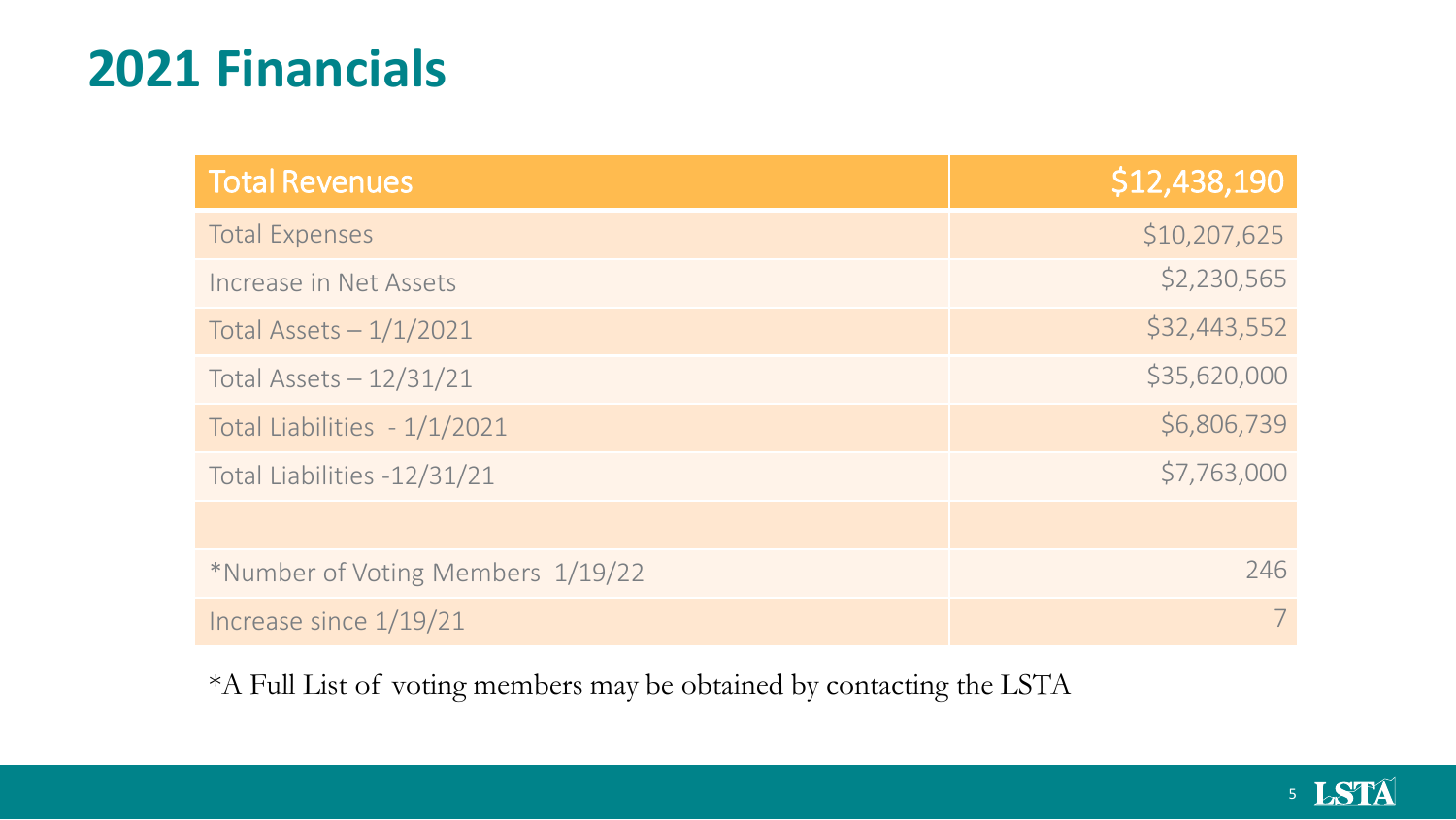## **Proposed 2022 LSTA Board**

Scott Baskind, Invesco Wynne Comer\*, AGL Erica Frontiero, Carlyle Group Sean Gilbride, Goldman Sachs David Golub, Golub Capital Jon Moneypenny, Credit Suisse Alex Naboicheck, BofA Securities Rachel Russell\*, Morgan Stanley

\* Denotes New Director

Chris Sheldon, KKR Alex Stromberg, Barclays Fran Sutter\*, Citi James Vanek, Apollo Mike Weir\*, Deutsche Bank Kevin White, Wells Fargo Carly Wilson, BlackRock

#### Up For Election One Year Remaining Term

Jeff Bakalar, Voya Judith Fishlow Minter, RBC Claudette Kraus, CIFC David Lerner, Shenkman Capital Brett Nunziata, JPM John Popp, CS Asset Management Alex Spiro, PNC Andrew Sveen, Eaton Vance Tommy Wong, Oak Hill Advisors